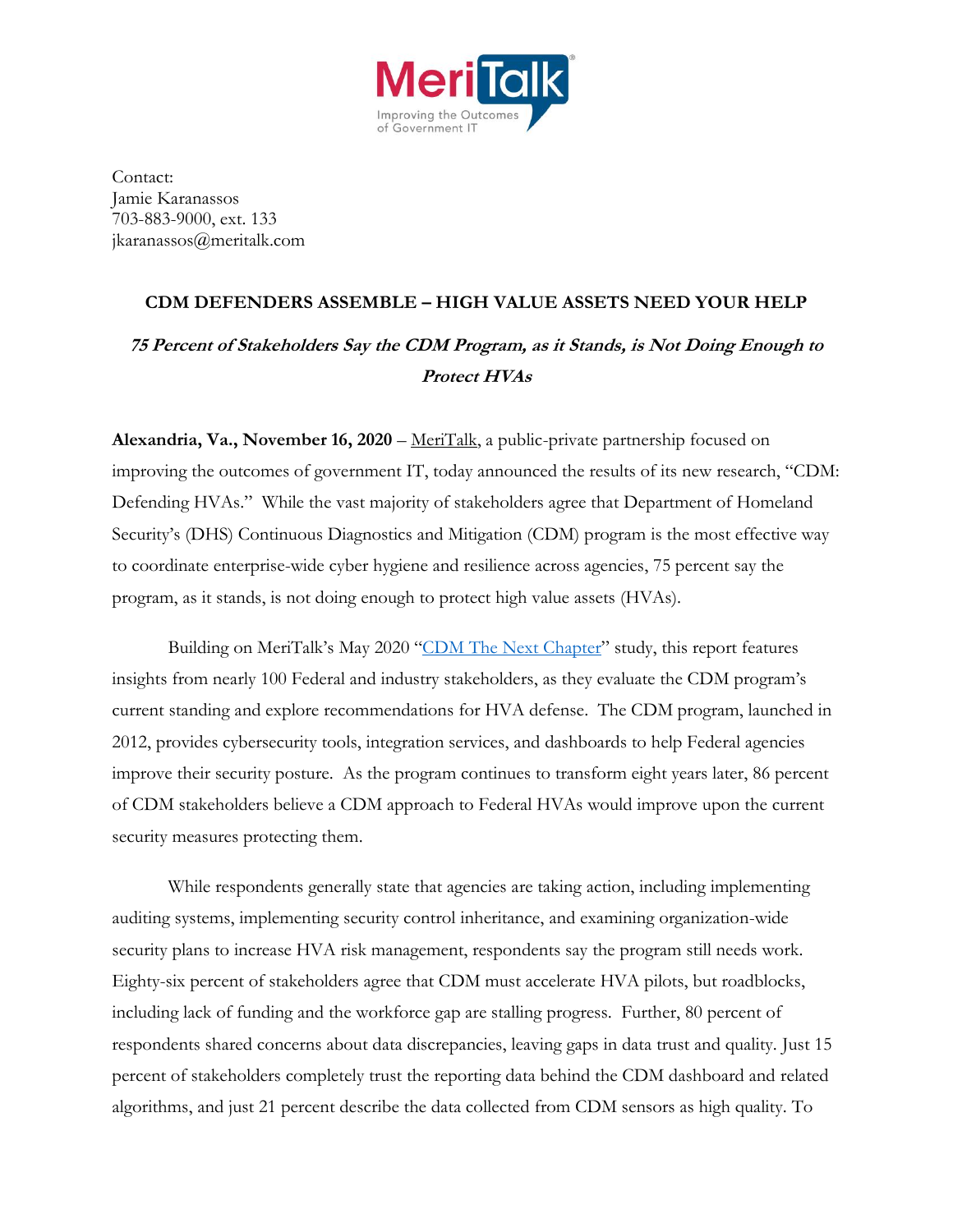build trust in the dashboard's data, CDM stakeholders suggest improving communication (59 percent) and standardizing data collection (52 percent), which will be critical to CDM's long-term success.

"Risk management, from a cybersecurity perspective is essential now more than ever," says Deputy Assistant Secretary and Chief Information Security Officer Paul Cunningham at the Office of Information and Technology at the Department of Veterans Affairs. "The CDM program has done a lot to help aid in cybersecurity efforts, but there's also more to be done in protecting our High Value Assets."

Looking ahead, CDM's ability to protect HVAs depends on quality sensor data and expanding to cloud and mobile environments. Stakeholders report that expanding to mobile environments (57 percent), the new Federal CDM dashboard (41 percent), and DEFEND task orders (38 percent) are very important to CDM's ability to protect Federal HVAs. The most important to CDM's ability to protect Federal HVAs include expanding to cloud environments (63 percent) and quality sensor data (59 percent), according to stakeholders. Over the next year, CDM stakeholders would like to see the program focus improvements on collaboration, training, and dashboard data.

"We've seen CDM take great strides over the years, but it's time to look further," says Steve O'Keeffe, founder, MeriTalk. "CDM stakeholders are communicating their feedback to the Cybersecurity and Infrastructure Security Agency (CISA) and the CDM program is all ears. CDM defenders assemble – to help protect Uncle Sam's cybersecurity."

"CDM Defending HVAs" is based on an online survey of nearly 100 Federal civilian government IT managers, vendors, contractors, and systems integrators in September 2020. The study is underwritten by Duo Security, Gigamon, Keysight Technologies, SailPoint, and Yubico. The report has a margin of error of  $\pm 10.19$  percent at a 95 percent confidence level. To download the full report, please visit [https://www.meritalk.com/study/defending-hvas/](https://www.meritalk.com/study/defending-hvas/?campaign=pr)

## **About MeriTalk**

The voice of tomorrow's government today, MeriTalk is a public-private partnership focused on improving the outcomes of government IT. Our award-winning editorial team and